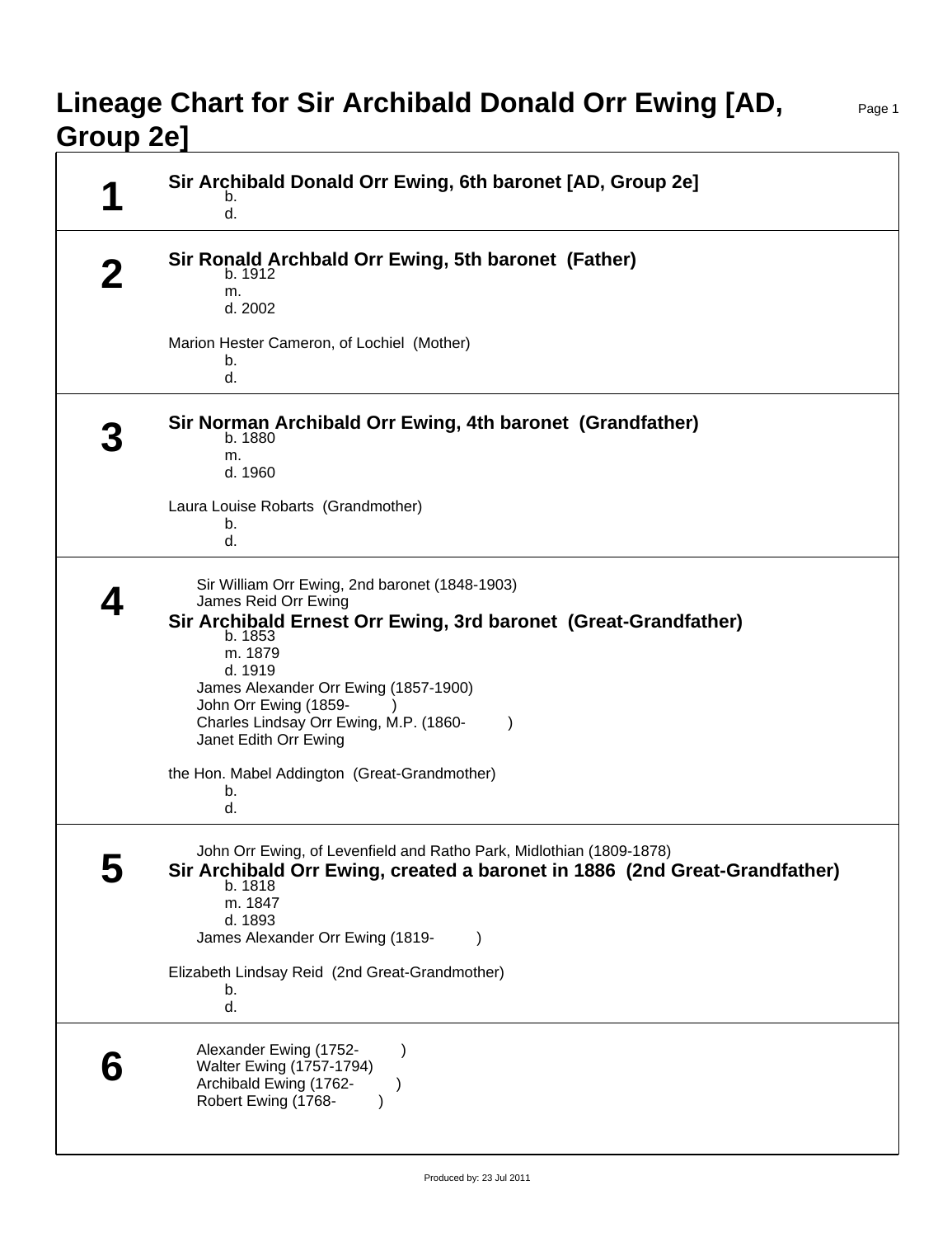## **Lineage Chart for Sir Archibald Donald Orr Ewing [AD, Group 2e]**

|           | William Ewing, of Ardvullen (3rd Great-Grandfather)<br>b. 1772<br>m. 1806<br>d. 1853                                                                                                                                                                                                                                      |
|-----------|---------------------------------------------------------------------------------------------------------------------------------------------------------------------------------------------------------------------------------------------------------------------------------------------------------------------------|
|           | Susannah "Susan" Orr (3rd Great-Grandmother)<br>b.<br>d.                                                                                                                                                                                                                                                                  |
|           | Alexander Ewing, younger, of Balloch (1722-<br>Robert Ewing, of Ledrish and Ledrishbeg (4th Great-Grandfather)<br>b. 1724<br>m. 1752<br>d. 1794<br>John Ewing (1727-<br>Patrick Ewing (1729-<br>William Ewing (1735-<br>James Ewing (1736-<br>William Ewing (1742-<br>5 Daughters Ewing                                   |
|           | Isobel Buchanan (4th Great-Grandmother)<br>b.<br>d.                                                                                                                                                                                                                                                                       |
|           | Alexander Ewing (5th Great-Grandfather)<br>b. 1692<br>m. 1719<br>d.<br>Jean Allan (5th Great-Grandmother)<br>b.<br>d.                                                                                                                                                                                                     |
|           | Alexander Ewing, portioner of Balloch (6th Great-Grandfather)<br>b. 1660<br>m. 1690<br>d.<br><b>Robert Ewing</b><br>Mungo Ewing (<br>-After 1675)<br>Patrick Ewing, in Nobleston<br>John Ewing, in Nobleston (<br>-After 1675)<br><b>William Ewing</b><br>Janet Ewing<br>Isobel Ewing (6th Great-Grandmother)<br>b.<br>d. |
| <b>10</b> | Alexander Ewing, portioner of Balloch (7th Great-Grandfather)<br>b. Cir 1630<br>m.<br>d. 1673<br>Robert Ewing, of Ledrishbeg                                                                                                                                                                                              |